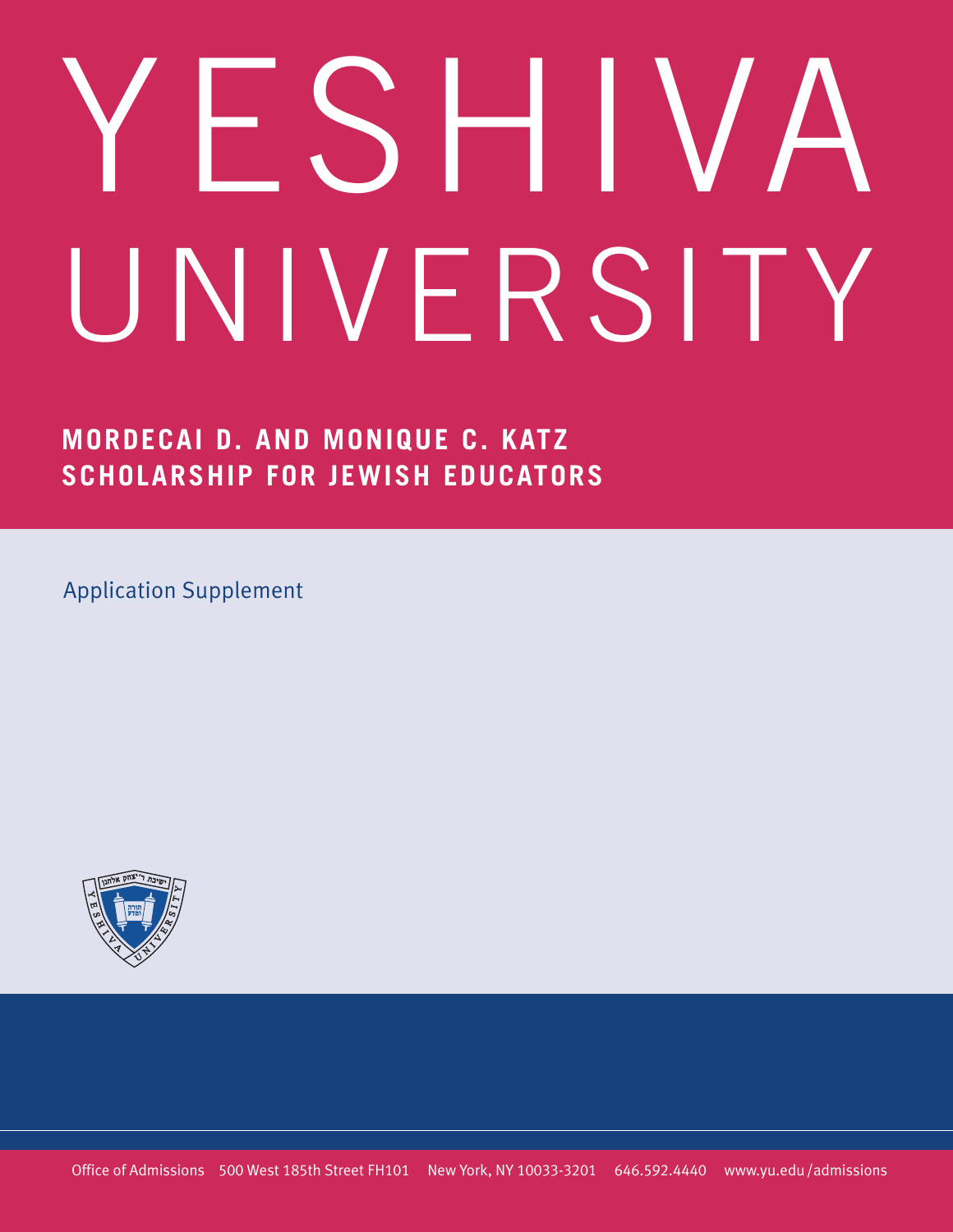# INFORMATION FOR CANDIDATES

The Mordecai D. and Monique C. Katz Scholarships for Jewish Educators provide substantial tuition support for students preparing for careers in Jewish education. With ongoing individual guidance, students may craft their academic programs and career preparation through the Rebecca Ivry Department of Jewish Studies at Stern College for Women.

#### Jewish studies with a concentration in Jewish education

Coursework includes methodology courses and student teaching. During the senior year, students take courses in the Azrieli Graduate School of Jewish Education and Administration of Yeshiva University and may be enrolled in an accelerated program toward earning an MS degree.

All scholarship recipients complete a major in Jewish studies, and will receive tuition support in the amount of \$20,000 per year in the form of grants and forgivable loans, renewable for three years on campus in New York. Loans will be forgiven on a prorated basis, post-graduation, over the first two years in the field.

Katz Scholars will be chosen on a competitive basis. The selection committee will consider high school and post-high school Israel records, letters of recommendation and evidence of interest in and talent for a career in Jewish education. New applicants complete the regular application for admission to Stern College, as well as the supplemental forms found under "Mordecai D. and Monique C. Katz Scholarship for Jewish Educators Application." Applicants for the program who have already been admitted to Stern College should complete only the "Application Supplement."

Applicants will be invited to an interview. The deadline for complete applications is January 5th.

# HOW TO APPLY

- $\blacksquare$  Complete application for admission to Yeshiva University
- $\blacksquare$  Complete this application
- Complete the two essays
- $\blacksquare$  Solicit two confidential letters of recommendation
- Finalists will be contacted to arrange for a personal interview
- **n** Applications, letters of recommendation and other supporting documentation should be emailed to drabinov@yu.edu attn. Dr. Deena Rabin0vich

To be considered for the Scholars Program, applications, as well as all supporting documentation, must be complete prior to January 5th. Late applications will not be considered.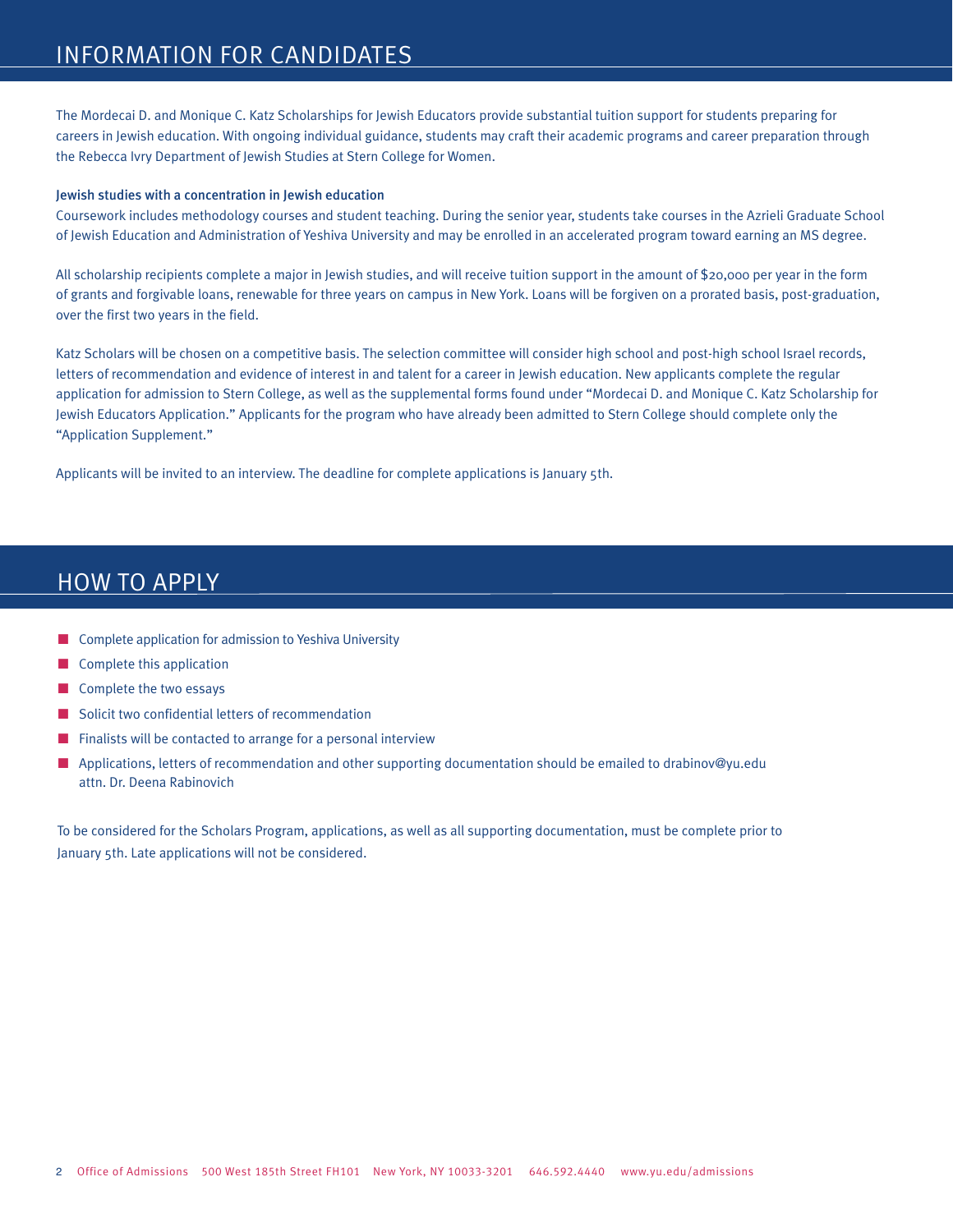## APPLICANT DATA

|                                       |                                             | <b>First Name</b> |                               | Middle Initial/Name                         |     |
|---------------------------------------|---------------------------------------------|-------------------|-------------------------------|---------------------------------------------|-----|
|                                       |                                             |                   |                               |                                             |     |
|                                       |                                             |                   |                               |                                             |     |
| Home address                          |                                             |                   |                               | Mailing address (if different from address) |     |
|                                       |                                             |                   |                               |                                             |     |
|                                       |                                             |                   |                               |                                             |     |
| <b>Number and Street</b>              |                                             |                   | <b>Number and Street</b>      |                                             |     |
|                                       |                                             |                   |                               |                                             |     |
| City                                  | <b>State</b>                                | Zip               | City                          | <b>State</b>                                | Zip |
|                                       |                                             |                   |                               |                                             |     |
| Phone                                 |                                             |                   | Phone                         |                                             |     |
|                                       |                                             |                   |                               |                                             |     |
| Email                                 |                                             |                   |                               |                                             |     |
| <b>High School Attended</b>           |                                             |                   |                               |                                             |     |
|                                       |                                             |                   |                               |                                             |     |
| <b>Graduation Date</b>                | Month                                       | Year              |                               |                                             |     |
|                                       |                                             |                   |                               |                                             |     |
|                                       |                                             |                   |                               |                                             |     |
| Are you currently studying in Israel? |                                             |                   | Contact information in Israel |                                             |     |
|                                       |                                             |                   |                               |                                             |     |
|                                       | First Year <u>Community Name of Program</u> |                   | Phone                         |                                             |     |
|                                       |                                             |                   |                               |                                             |     |
|                                       | Name of Program                             |                   | E-mail                        |                                             |     |
|                                       |                                             |                   |                               |                                             |     |

Please indicate if you are currently enrolled elsewhere or engaged in another post-high school program or activity.

## ACTIVITIES AND INTERESTS

Please list your school, community, athletic and leadership activities, as they relate to Jewish education, beginning with the one most important to you:

 $\mathcal{L} = \{ \mathcal{L} = \{ \mathcal{L} = \{ \mathcal{L} = \{ \mathcal{L} = \{ \mathcal{L} = \{ \mathcal{L} = \{ \mathcal{L} = \{ \mathcal{L} = \{ \mathcal{L} = \{ \mathcal{L} = \{ \mathcal{L} = \{ \mathcal{L} = \{ \mathcal{L} = \{ \mathcal{L} = \{ \mathcal{L} = \{ \mathcal{L} = \{ \mathcal{L} = \{ \mathcal{L} = \{ \mathcal{L} = \{ \mathcal{L} = \{ \mathcal{L} = \{ \mathcal{L} = \{ \mathcal{L} = \{ \mathcal{$ 

Have you ever held a job relating to Jewish education?  $\Box$  Yes  $\Box$  No *If yes, please describe:* 

Describe your past experience in informal/formal education, seminars and youth groups:

Describe your special skills or talents: \_\_\_\_\_\_\_\_\_\_\_\_\_\_\_\_\_\_\_\_\_\_\_\_\_\_\_\_\_\_\_\_\_\_\_\_\_\_\_\_\_\_\_\_\_\_\_\_\_\_\_\_\_\_\_\_\_\_\_\_\_\_\_\_\_\_\_\_\_\_\_\_\_\_\_\_\_\_\_\_\_\_\_\_\_

List scholarships, prizes or awards you have received both in and out of school: \_\_\_\_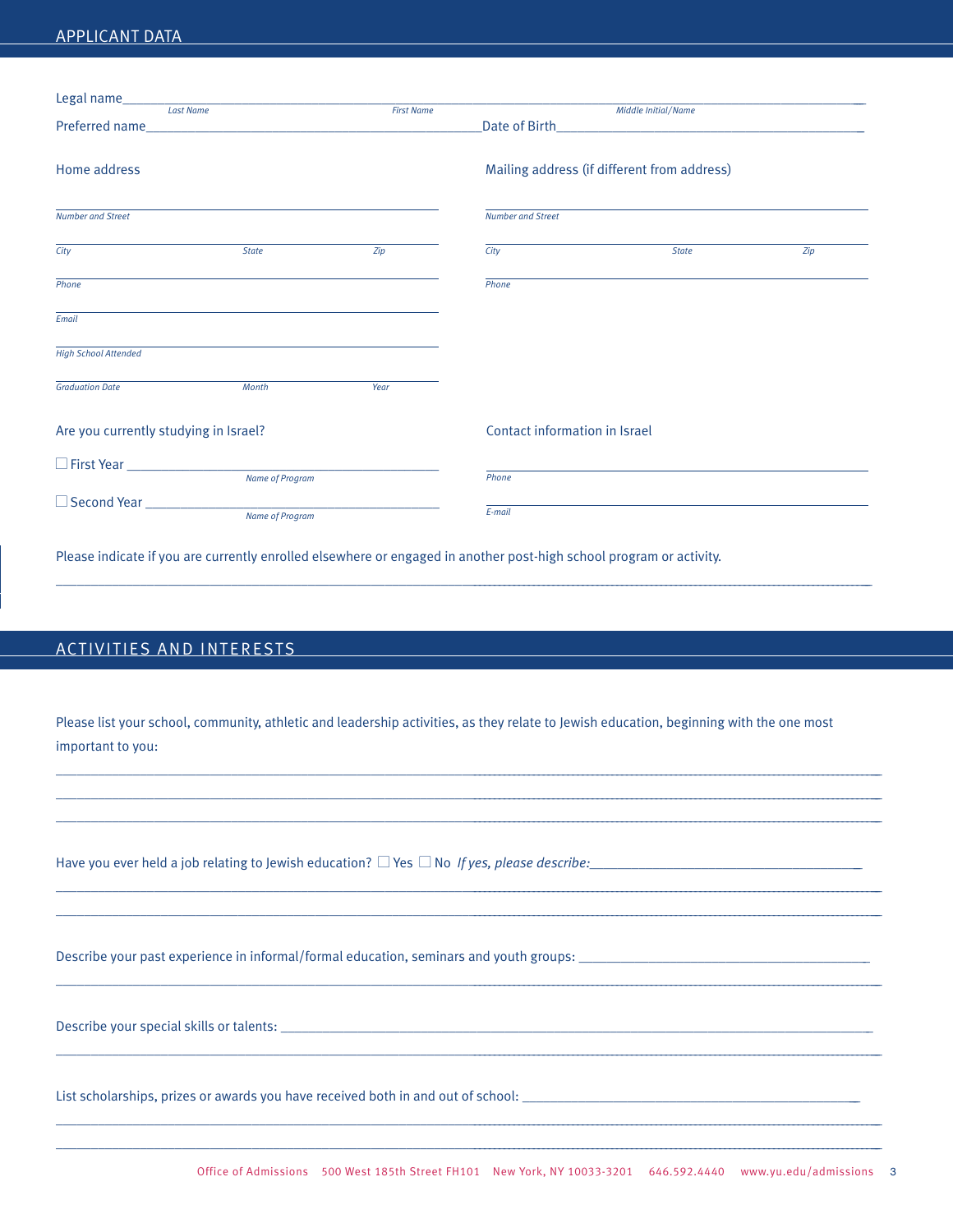- **n** Two written letters of recommendation from current or former teachers who can speak to your past achievements and future potential as a Jewish educator.
- **n** Please list the names of the two people who will submit recommendations on your behalf.

### **ESSAYS**

- $\blacksquare$  Two essays are required. Both essays must be typed and of 400-500 words each.
	- 1. Describe an individual who has had an impact on your choice of a career in Jewish education. Please be as specific as possible, although you do not need to identify the individual.
	- 2. Imagine you are called in as a substitute teacher. Your task is to provide an engaging and self-contained lesson. What area of Jewish studies would you choose (Tanakh, halacha, Hebrew language, Jewish history)? In essay form, first define your audience (co-ed, grade level, etc.). Next, describe the ways in which you would present the material and engage the class.

## REQUIRED SIGNATURE

This certifies that all information contained in this application is complete, accurate and prepared to the best of the applicant's ability.

SIGNATURE OF APPLICANT **DATE**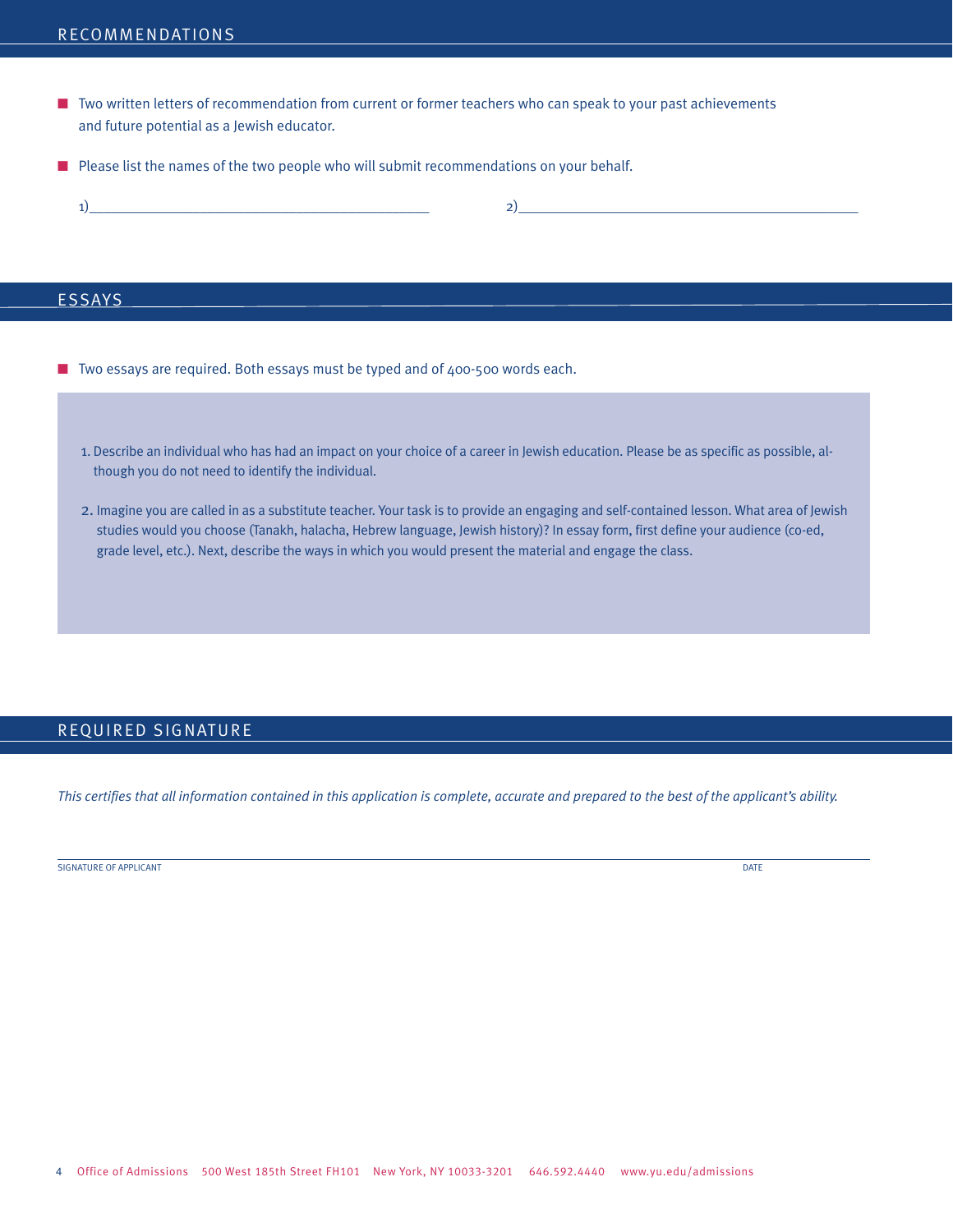

# Recommendation Form

## Mordecai D. and Monique C. Katz Scholarship For Jewish Educators

## APPLICANT INFORMATION

To be completed by the applicant:

| Last name             |              | First                | Middle                   |
|-----------------------|--------------|----------------------|--------------------------|
| <b>Street Address</b> |              |                      |                          |
| City                  | <b>State</b> | Zip                  | <b>Home Phone Number</b> |
| Date of Birth         |              | <b>Email Address</b> |                          |

# RECOMMENDATION

This student is applying for admission to the Mordecai D. and Monique C. Katz Scholarship for Jewish Educators of Yeshiva University. This program seeks to identify and attract exceptionally gifted undergraduate students who demonstrate high academic achievement, commitment to Jewish studies and leadership potential, and who are committed to a career in Jewish Education. Please comment on the candidate's academic ability as well as her potential, personality, creativity and leadership qualities, and supply any additional information that might help the Scholarship Selection Committee understand why you think this candidate has the potential to be a truly outstanding educator.

All recommendations should be received no later than January 5th, and should be emailed to drabinov@yu.edu attn. Dr. Deena Rabin0vich

If you prefer to mail the recommendation, please attach this form and mail it along with your recommendation to: Yeshiva University Office of Admissions Katz Scholarship 500 West 185th Street, Suite FH101 New York, NY 10033

The candidate's full name should be included in the email subject line of all application material and letters submitted on her behalf.

|      | Signature         |
|------|-------------------|
|      |                   |
|      | <b>Print Name</b> |
|      |                   |
|      | Position          |
|      |                   |
|      | Organization      |
|      |                   |
| Date | Address           |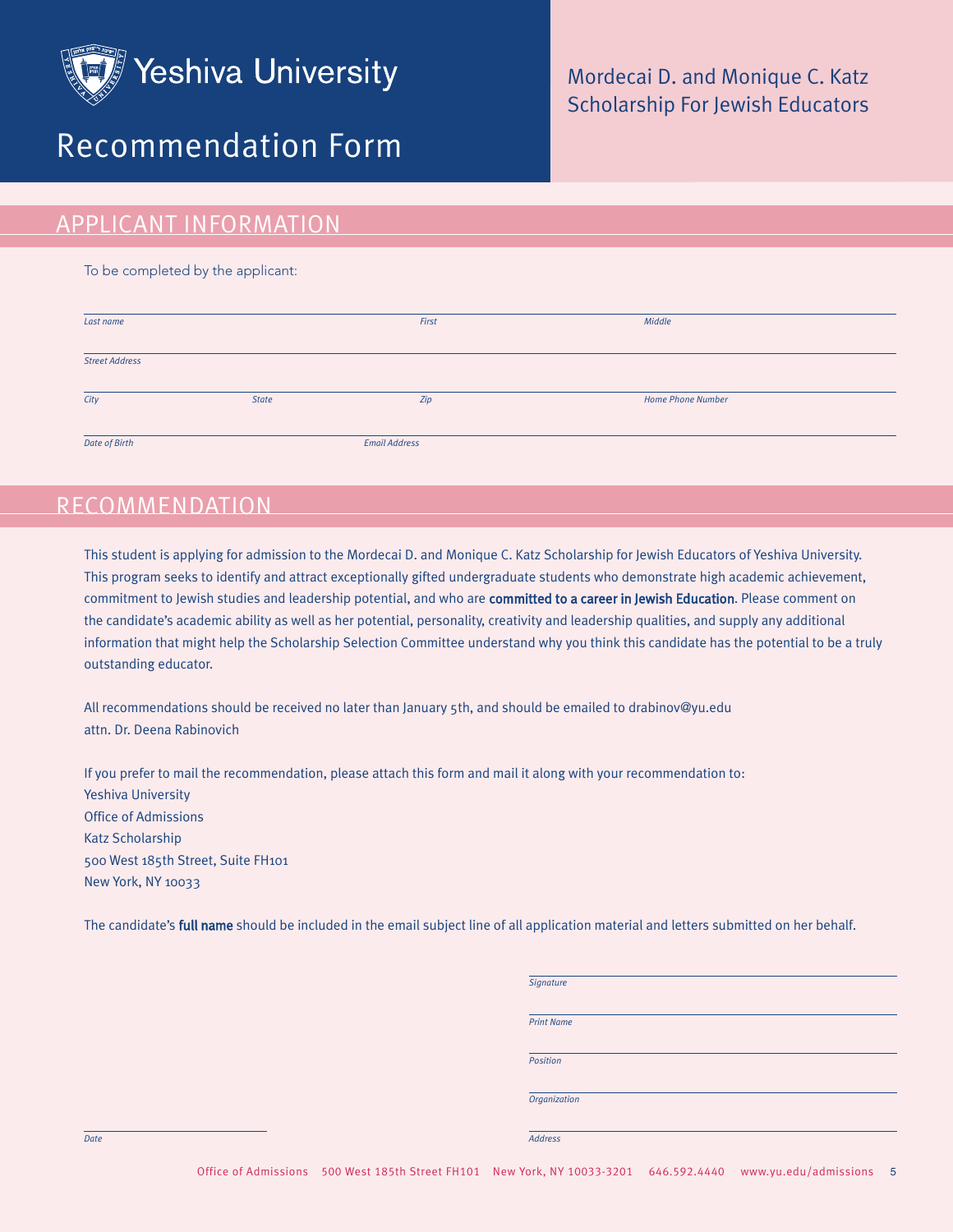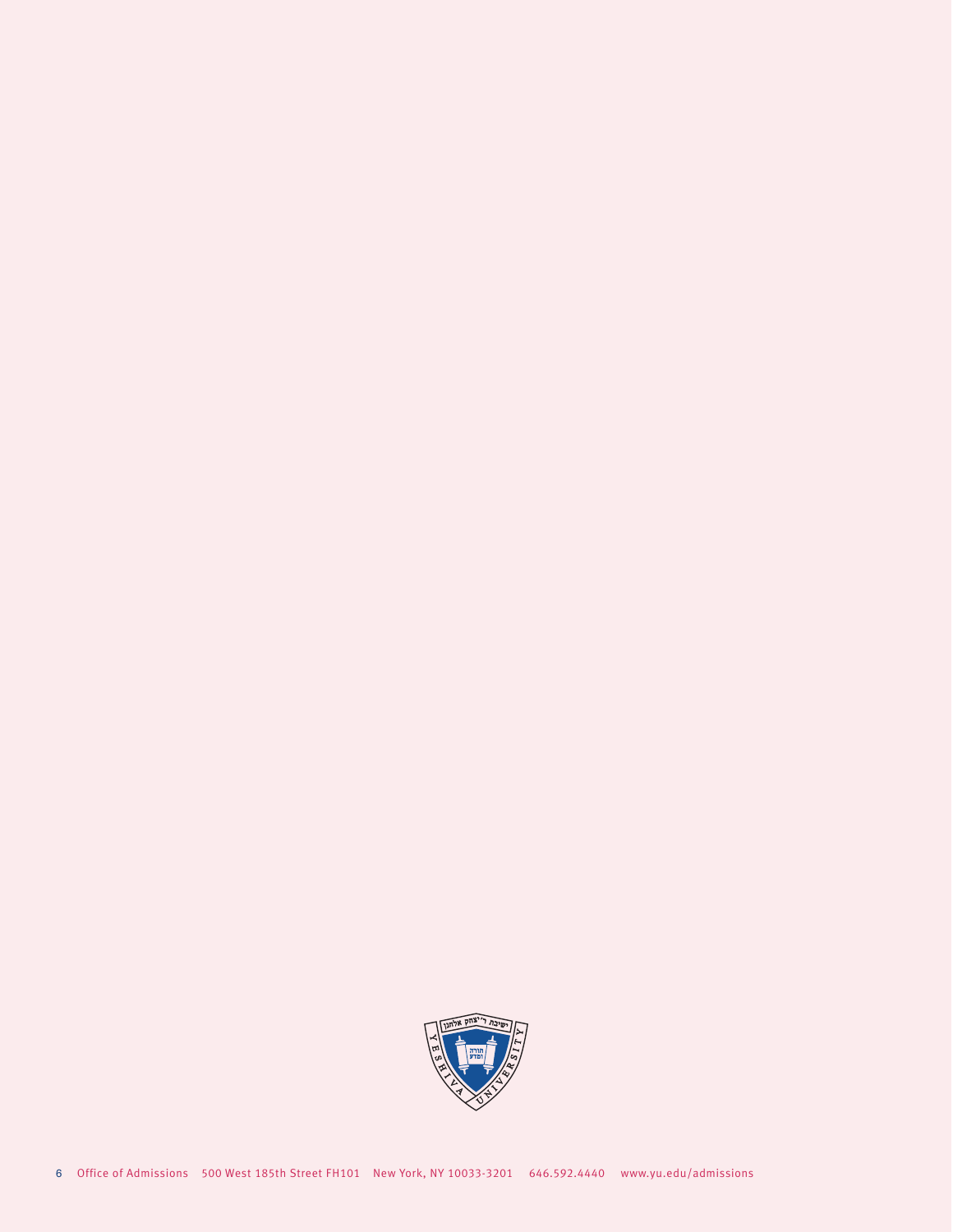

# Recommendation Form

## Mordecai D. and Monique C. Katz Scholarship For Jewish Educators

# APPLICANT INFORMATION

To be completed by the applicant:

| Last name             |              | First                | Middle                   |  |
|-----------------------|--------------|----------------------|--------------------------|--|
| <b>Street Address</b> |              |                      |                          |  |
| City                  | <b>State</b> | Zip                  | <b>Home Phone Number</b> |  |
| Date of Birth         |              | <b>Email Address</b> |                          |  |

# RECOMMENDATION

This student is applying for admission to the Mordecai D. and Monique C. Katz Scholarship for Jewish Educators of Yeshiva University. This program seeks to identify and attract exceptionally gifted undergraduate students who demonstrate high academic achievement, commitment to Jewish studies and leadership potential, and who are committed to a career in Jewish Education. Please comment on the candidate's academic ability as well as her potential, personality, creativity and leadership qualities, and supply any additional information that might help the Scholarship Selection Committee understand why you think this candidate has the potential to be a truly outstanding educator.

All recommendations should be received no later than January 5th, and should be emailed to drabinov@yu.edu attn. Dr. Deena Rabin0vich

If you prefer to mail the recommendation, please attach this form and mail it along with your recommendation to: Yeshiva University Office of Admissions Katz Scholarship 500 West 185th Street, Suite FH101 New York, NY 10033

The candidate's full name should be included in the email subject line of all application material and letters submitted on her behalf.

|      | Signature         |
|------|-------------------|
|      | <b>Print Name</b> |
|      | Position          |
|      | Organization      |
| Date | Address           |